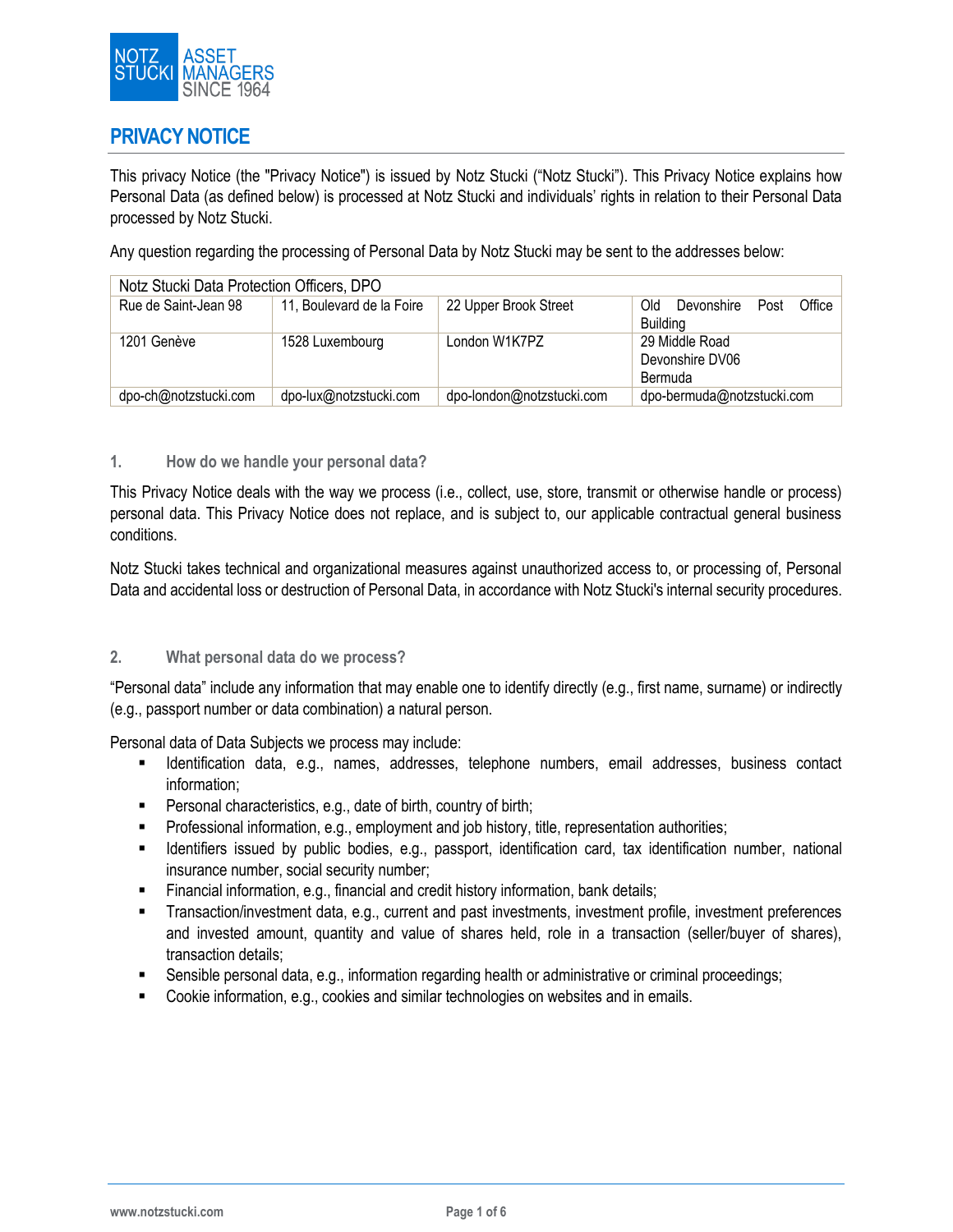

## **3. For what purposes and on what legal bases do we process personal data?**

As a general comment, we process personal data in relation to (i) the performance of a contract to which you are a party or a Related Person is a party (as well as to take pre-contractual steps at your or a Related Person's request), (ii) our obligation to comply with legal or regulatory requirements, (iii) the pursuit of our legitimate interest (including that of other Notz Stucki Group entities) and (iv) the performance of a task carried out in the public interest (e.g., to prevent or detect offences).

We also collect and process personal data in relation to our duty to comply with legal and regulatory obligations we are subject to, including to:

- provide offering documentation to Data Subjects about products and services;
- carry out any other form of cooperation with, or reporting to, competent administrations, supervising authorities, law enforcement authorities and other public authorities (e.g., in the field of anti-money laundering and combatting terrorism financing ("AML-CTF")), for the prevention and detection of crime under tax law (e.g., reporting of name, address, date of birth, tax identification number (TIN), or Foreign Account Tax Compliance Act ("FATCA") or other tax legislation to prevent tax evasion and fraud as applicable);

The provision of personal data may be mandatory, e.g., in relation to our compliance with legal and regulatory obligations to which we are subject. Please be aware that not providing such information may preclude us from maintaining a Business Relationship with, and/or from providing services to you.

### **4. What sources do we use to collect your personal data?**

We collect or receive personal data:

- directly from the Individuals concerned, e.g., when contacting us or on the basis of a (pre-) contractual documentation directly sent to us; and/or
- indirectly from other external sources, including any publicly available sources (e.g., UN or EU sanctions lists), information available through subscription services (e.g., Bloomberg) or information provided by other third parties.

### **5. Do we share your personal data with third parties?**

Subject to its regulatory obligations, Notz Stucki may have to transfer Personal Data to third parties, including third parties based abroad, e.g. (but not limited to) sub-contractors, other counsel or accountants, as well as third parties involved in client matters. Where Notz Stucki transfers Personal Data to third parties, Notz Stucki does so in accordance with applicable data protection rules and takes appropriate safeguards to ensure the protection of the Personal Data. Additional information on this topic may be requested by sending an email to dpo-ch@notzstucki.com, dpolux@notzstucki.com, dpo-london@notzstucki.com or [dpo-bermuda@notzstucki.com.](mailto:dpo-bermuda@notzstucki.com)

### **6. What are your rights in connection with data protection?**

Subject to applicable regulations, the data subject has the right to:

- access and obtain a copy of his/her Personal Data;
- request the rectification of his/her Personal Data when they are inaccurate or incomplete;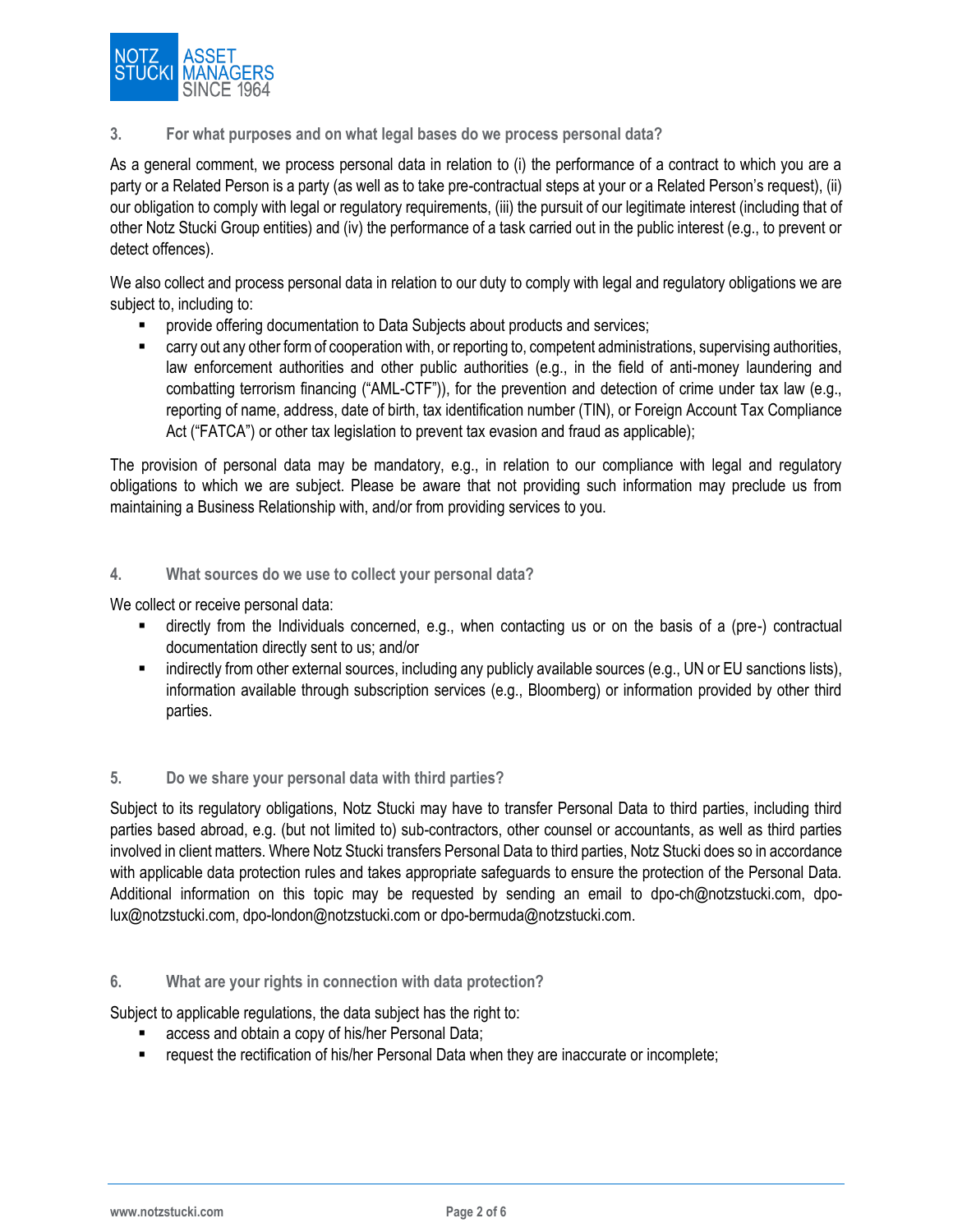

- request the erasure of his/her Personal Data, e.g., when they are no longer necessary for the purposes for which they were collected or processed, or when the data subject withdraws the consent necessary for the processing (subject to point 7 below);
- object on legitimate grounds to the processing of his/her Personal Data;
- **F** request the limitation of the processing of his/her Personal Data;
- receive information on the safeguards which Notz Stucki may have implemented for transferring Personal Data to jurisdictions which do not ensure an adequate level of data protection (if applicable); and
- **-** lodge a complaint with a competent data protection supervisory authority.

The data subject may also, at any time and without justification, object to the processing, by Notz Stucki, of his/her Personal Data for marketing purposes.

### **7. How long are your personal data kept or stored?**

Notz Stucki retains Personal Data for as long as reasonably necessary for Notz Stucki (i) to fulfill the purposes mentioned above or (ii) until the Individual concerned withdraws his/her consent, provided that Notz Stucki is not permitted to continue to hold such Personal Data for another reason (e.g., for purposes of an investigation). Destruction of Personal Data takes place in accordance with the terms of Notz Stucki's internal data backup procedures.

Version : May 2018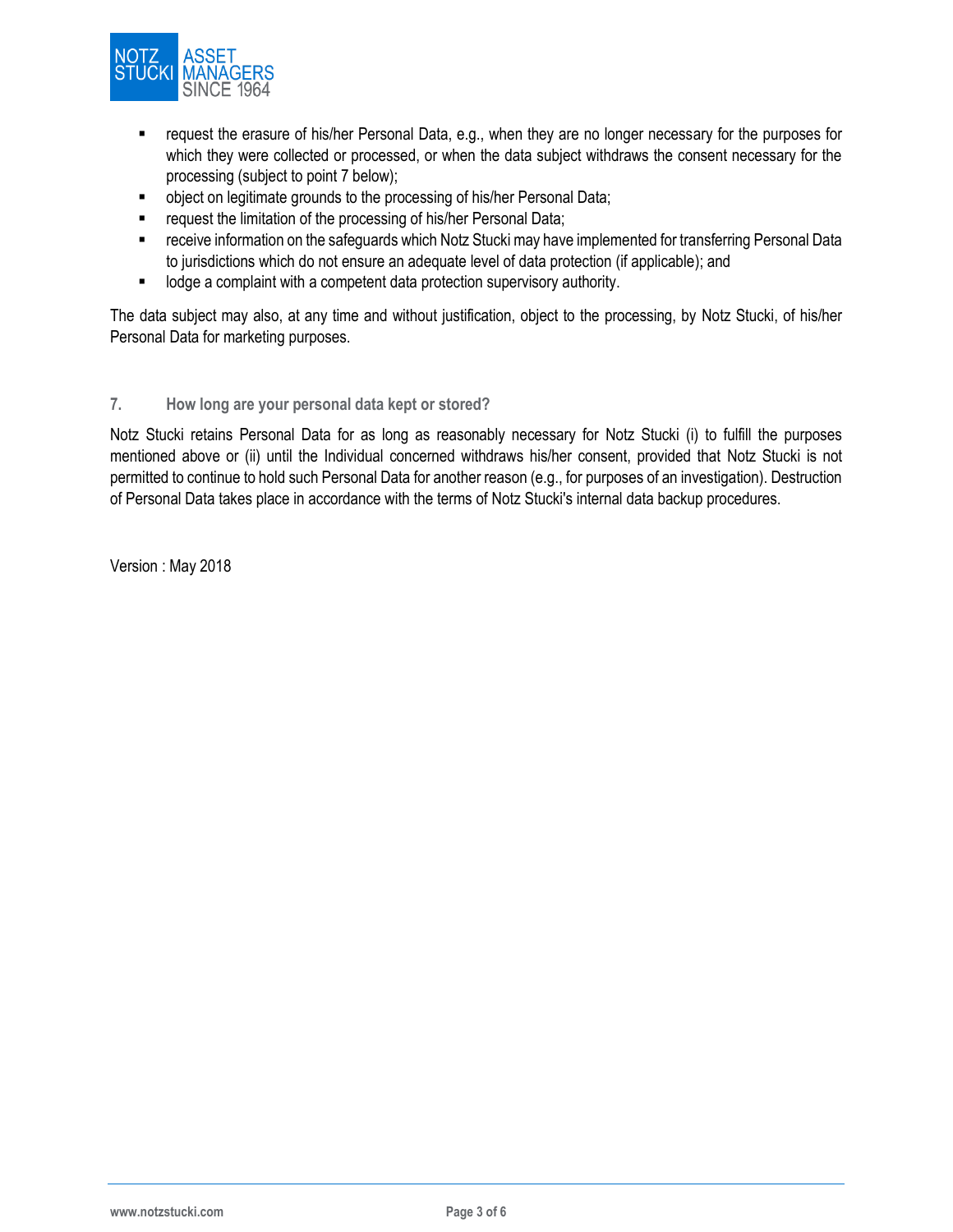

# **NOTICE DE PROTECTION DES DONNÉES**

Cette Notice de protection des données (la "Notice") a été préparée par Notz Stucki ("Notz Stucki"). La présente Notice décrit les processus de traitement de données personnelles (tels que définis ci-dessous) au sein de Notz Stucki ainsi que les droits des personnes concernées.

Toute question concernant le traitement de données personnelles par Notz Stucki peut être adressée aux adresses cidessous :

| Notz Stucki Data Protection Officers, DPO |                           |                           |                                    |  |  |
|-------------------------------------------|---------------------------|---------------------------|------------------------------------|--|--|
| Rue de Saint-Jean 98                      | 11, Boulevard de la Foire | 22 Upper Brook Street     | Office  <br>Old<br>Devonshire Post |  |  |
|                                           |                           |                           | <b>Building</b>                    |  |  |
| 1201 Genève                               | 1528 Luxembourg           | London W1K7PZ             | 29 Middle Road                     |  |  |
|                                           |                           |                           | Devonshire DV06                    |  |  |
|                                           |                           |                           | Bermuda                            |  |  |
| dpo-ch@notzstucki.com                     | dpo-lux@notzstucki.com    | dpo-london@notzstucki.com | dpo-bermuda@notzstucki.com         |  |  |

### **1. Comment traitons-nous vos données personnelles ?**

Cette Notice décrit la façon dont nous traitons (c.-à-d. dont nous collectons, utilisons, conservons, transmettons et traitons d'une quelconque manière) les données personnelles. Cette Notice ne remplace pas nos conditions générales contractuelles qui lui sont applicables.

Notz Stucki prend des mesures techniques et organisationnelles contre tout accès ou tout traitement non autorisé des données personnelles, ainsi que contre la perte ou la destruction accidentelle de données personnelles, et ceci conformément aux procédures de sécurité internes de Notz Stucki.

### **2. Quelles données personnelles traitons-nous ?**

Les données personnelles comprennent toute information permettant d'identifier directement (p. ex. prénom, nom) ou indirectement (p. ex. numéro de passeport ou combinaison de données) une personne physique.

Les données personnelles que nous traitons peuvent comprendre:

- des données d'identification, p. ex. nom, adresse, numéro de téléphone, adresse électronique, coordonnées professionnelles ;
- des caractéristiques personnelles, p. ex. date de naissance, pays de naissance ;
- des informations professionnelles, p. ex. emploi et historique professionnel, titre, pouvoir de représentation ;
- des identifiants émis par des organismes publics, p. ex. passeport, carte d'identité, numéro d'identification fiscale, numéro national d'assurance, numéro de sécurité sociale ;
- des informations financières, p. ex. historique financier et de crédit, coordonnées bancaires ;
- des données relatives aux transactions ou aux investissements, p. ex. investissements actuels et passés, profil d'investissement, préférences en matière d'investissements et montant investi, nombre et valeur des actions détenues, rôle dans une transaction (vendeur / acheteur d'actions), détail des transactions ;
- des données personnelles sensibles, p. ex. informations relatives à la santé ou à des procédures administratives ou pénales ;
- des informations transmises p. ex. par les cookies et des technologies similaires sur les sites internet et dans des courriels.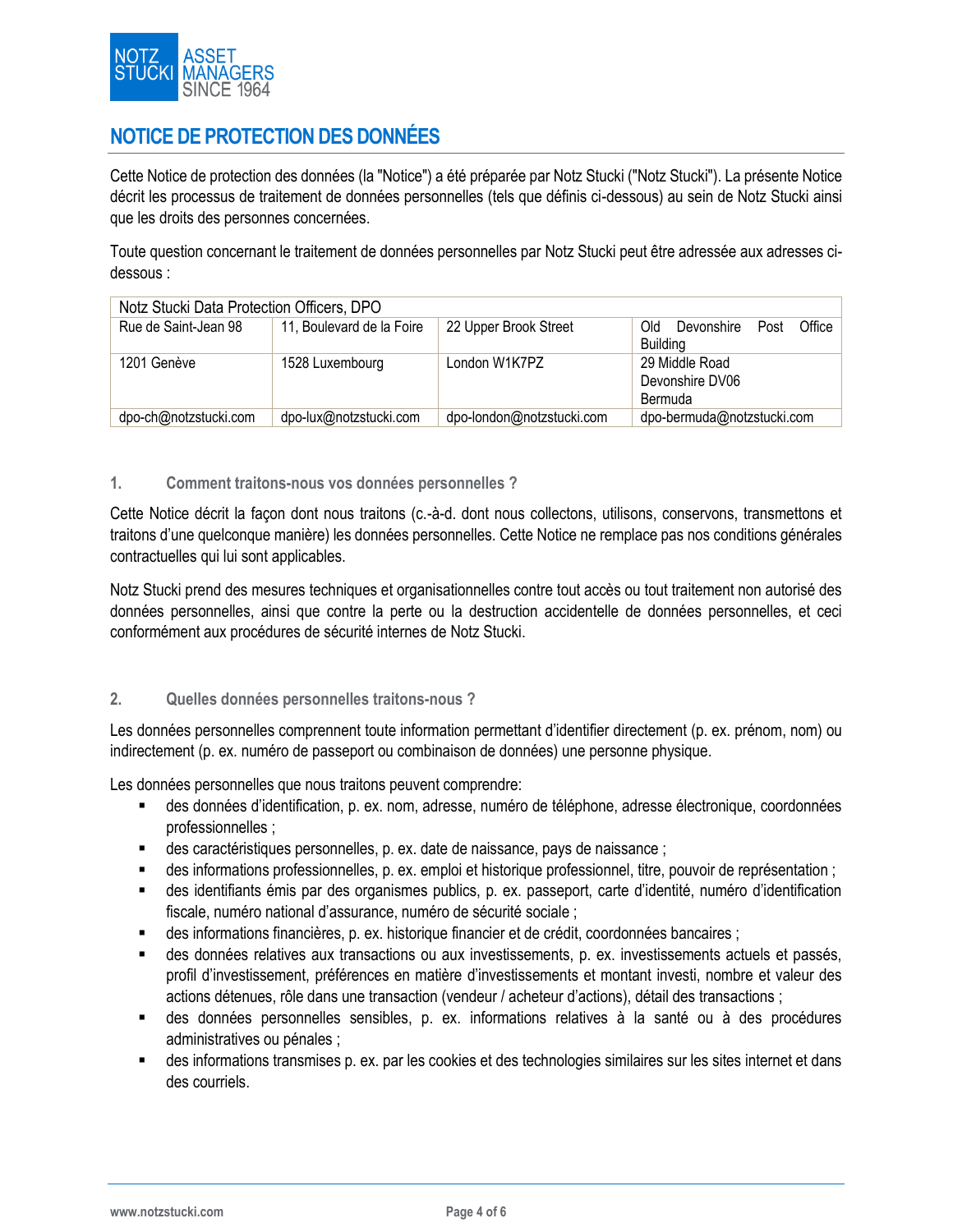

### **3. Dans quels buts et sur quelles bases légales traitons-nous des données personnelles ?**

De manière générale, nous traitons des données personnelles dans le cadre de (i) l'exécution d'un contrat auquel vous êtes partie ou qui concerne une personne vous étant liée (y compris pour exécuter des mesures précontractuelles à votre demande ou à celle d'une personne vous étant liée), (ii) notre obligation de respecter des dispositions légales ou réglementaires, (iii) la poursuite de notre intérêt légitime (y compris celui d'autres entités du groupe Notz Stucki) et (iv) l'exécution d'une mission d'intérêt public (p. ex. prévenir ou détecter des infractions).

Nous collectons et traitons également des données personnelles en relation avec le respect d'obligations légales et réglementaires auxquelles nous sommes soumis, notamment afin:

- de fournir de la documentation sur une offre de produits et services aux personnes concernées;
- de mener toute autre forme de coopération avec les administrations compétentes, les autorités de surveillance, les autorités policières et toute autre autorité publique (p. ex. dans le domaine de la lutte contre le blanchiment d'argent et le financement du terrorisme (Anti-Money Laundering and Combating the Financing of Terrorism / « AML-CTF »), ou de leur rendre compte, en vue de la prévention et de la détection de délits de fraude fiscale (p. ex. communication du nom, de l'adresse, de la date de naissance, du numéro d'identification fiscale (Tax Identitification Number / TIN), ou du Foreign Account Tax Compliance Act (« FATCA ») ou de toute autre disposition fiscale en vigueur visant à prévenir l'évasion et la fraude fiscales);

La fourniture de données personnelles peut être obligatoire, p. ex. en relation avec le respect des obligations légales et réglementaires auxquelles nous sommes soumis. Veuillez noter que le fait de ne pas fournir de telles informations peut nous empêcher de poursuivre une relation d'affaires avec vous et/ou de vous fournir des prestations.

### **4. Quelles sources utilisons-nous afin de collecter vos données personnelles ?**

Nous collectons ou recevons les données personnelles :

- directement de la part des personnes concernées, p. ex. lorsqu'elles nous contactent ou par le biais d'une documentation (pré)contractuelle qui nous est envoyée directement; et/ou
- indirectement via d'autres sources externes, en particulier des sources accessibles publiquement (p. ex. liste des sanctions de l'Organisation des Nations unies/ONU ou de l'Union européenne/UE), des informations disponibles par voie de services d'abonnement (p. ex. à Bloomberg) ou des informations fournies par des tiers.

### **5. Partageons-nous vos données personnelles avec des tiers ?**

Dans le respect de ses obligations réglementaires, Notz Stucki peut être amené à transférer des données personnelles à des tiers, y compris des tiers établis en dehors de la Suisse, p.ex. (mais pas limité à) des sous-traitants, d'autres conseillers ou comptables, ainsi que des tiers qui sont liés au mandat conféré à Notz Stucki par ses clients. Lorsque Notz Stucki transfère des données personnelles à des tiers, Notz Stucki le fait conformément aux règles applicables en matière de protection des données personnelles. Des informations additionnelles à ce sujet peuvent être obtenues en envoyant un courriel à dpo-ch@notzstucki.com, dpo-lux@notzstucki.com, dpo-london@notzstucki.com ou [dpo](mailto:dpo-bermuda@notzstucki.com)[bermuda@notzstucki.com.](mailto:dpo-bermuda@notzstucki.com)